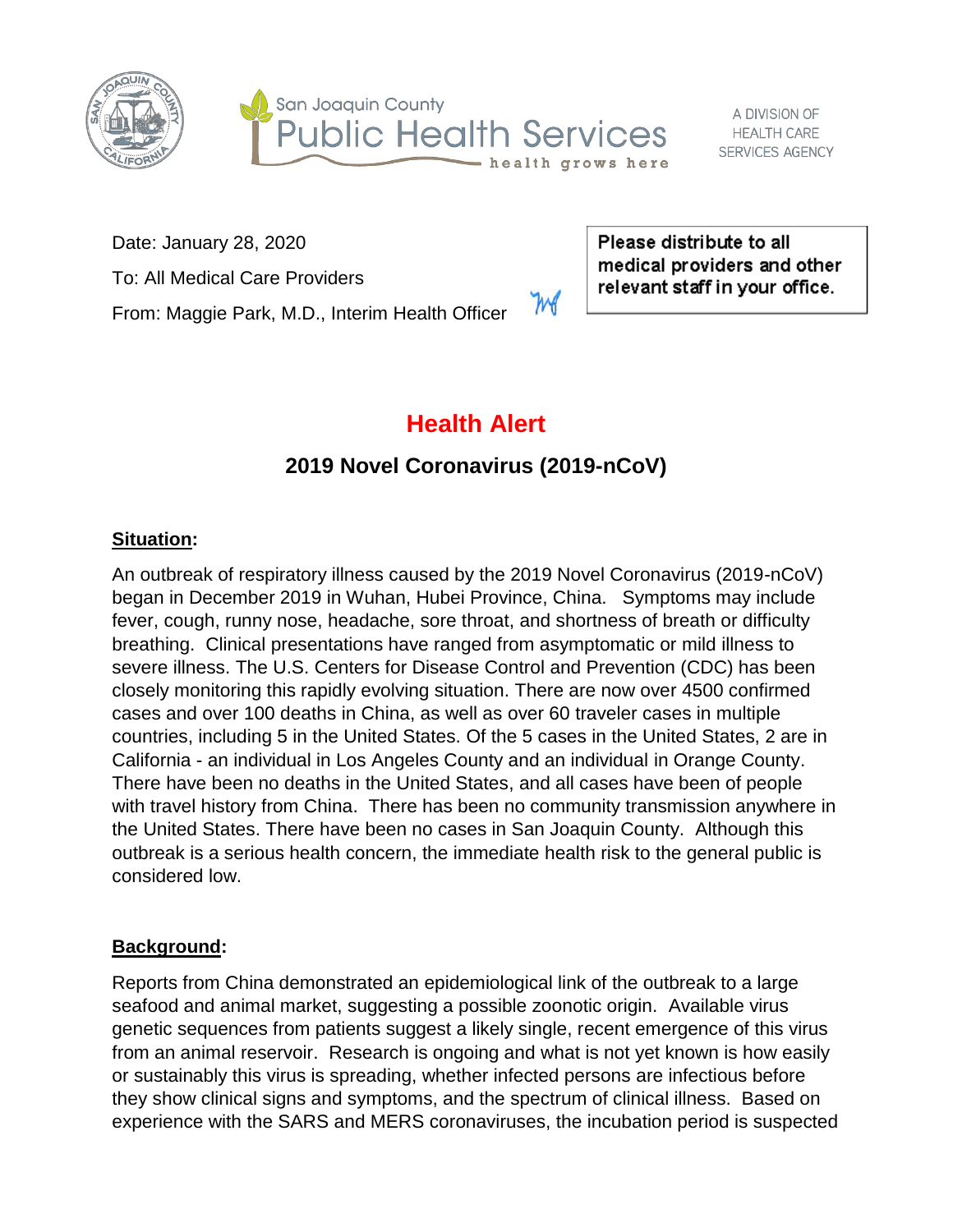to be 2-14 days. Although transmission dynamics are still under investigation, it is known that person-to-person spread is occurring. There is no vaccine or specific treatment for 2019-nCoV. Care is supportive.

CDC has issued a Level 3 Warning, recommending that travelers avoid all nonessential travel to Hubei Province, China. CDC has implemented health screening of travelers with direct or connecting flights from Wuhan arriving at airports in New York (JFK), San Francisco (SFO), Los Angeles (LAX), Chicago (O'Hare) and Atlanta (Hartsfield-Jackson). This screening may be expanded to include a total of 20 airports.

#### **Recommendations for Providers:**

1. CDC has developed "Interim Guidance for Healthcare Professionals" and providers should consistently monitor CDC's website for updated recommendations at

<https://www.cdc.gov/coronavirus/2019-ncov/index.html>

- 2. Any patient presenting with possible 2019-nCoV should be asked to wear a surgical mask and be evaluated in a private room with the door closed, ideally an airborne infection isolation room if available. Healthcare personnel should use standard precautions, contact precautions, airborne precautions, and eye protection (gloves, gown, goggles or face shield, and a fit tested N95 or higher lever respirator upon room entry).
- 3. Obtain travel history for all patients presenting with fever and acute respiratory illness.
- 4. Evaluate and discuss with public health any patient who meets the following criteria as a Patient Under Investigation (PUI):

| <b>Clinical features and epidemiologic risk</b>                                           |   |                                                                                                                                                                                                                                                               |
|-------------------------------------------------------------------------------------------|---|---------------------------------------------------------------------------------------------------------------------------------------------------------------------------------------------------------------------------------------------------------------|
| <b>Clinical Features</b>                                                                  | & | <b>Epidemiologic Risk</b>                                                                                                                                                                                                                                     |
| Fever and symptoms of lower<br>respiratory illness (e.g., cough,<br>difficulty breathing) |   | and In the last 14 days before symptom onset, a history of travel<br>from Wuhan City, China.<br>$-$ or $-$<br>In the last 14 days before symptom onset, close contact with a<br>person who is under investigation for 2019-nCoV while that<br>person was ill. |
| Fever or symptoms of lower<br>respiratory illness (e.g., cough,<br>difficulty breathing)  |   | and In the last 14 days, close contact with an ill laboratory-<br>confirmed 2019-nCoV patient.                                                                                                                                                                |

Note: It is anticipated that the above criteria will soon be expanded to include a history of travel from all of mainland China.